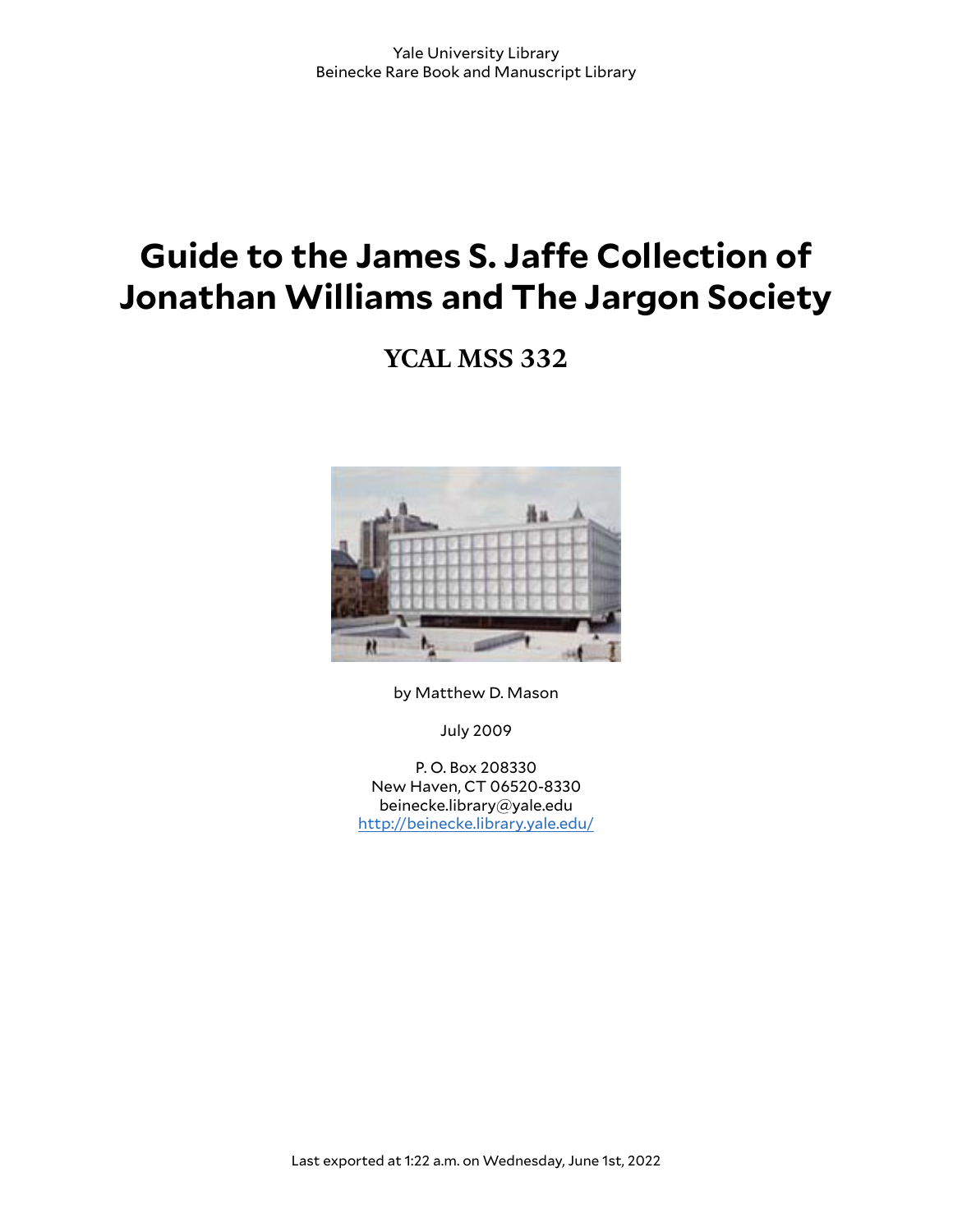## Table of Contents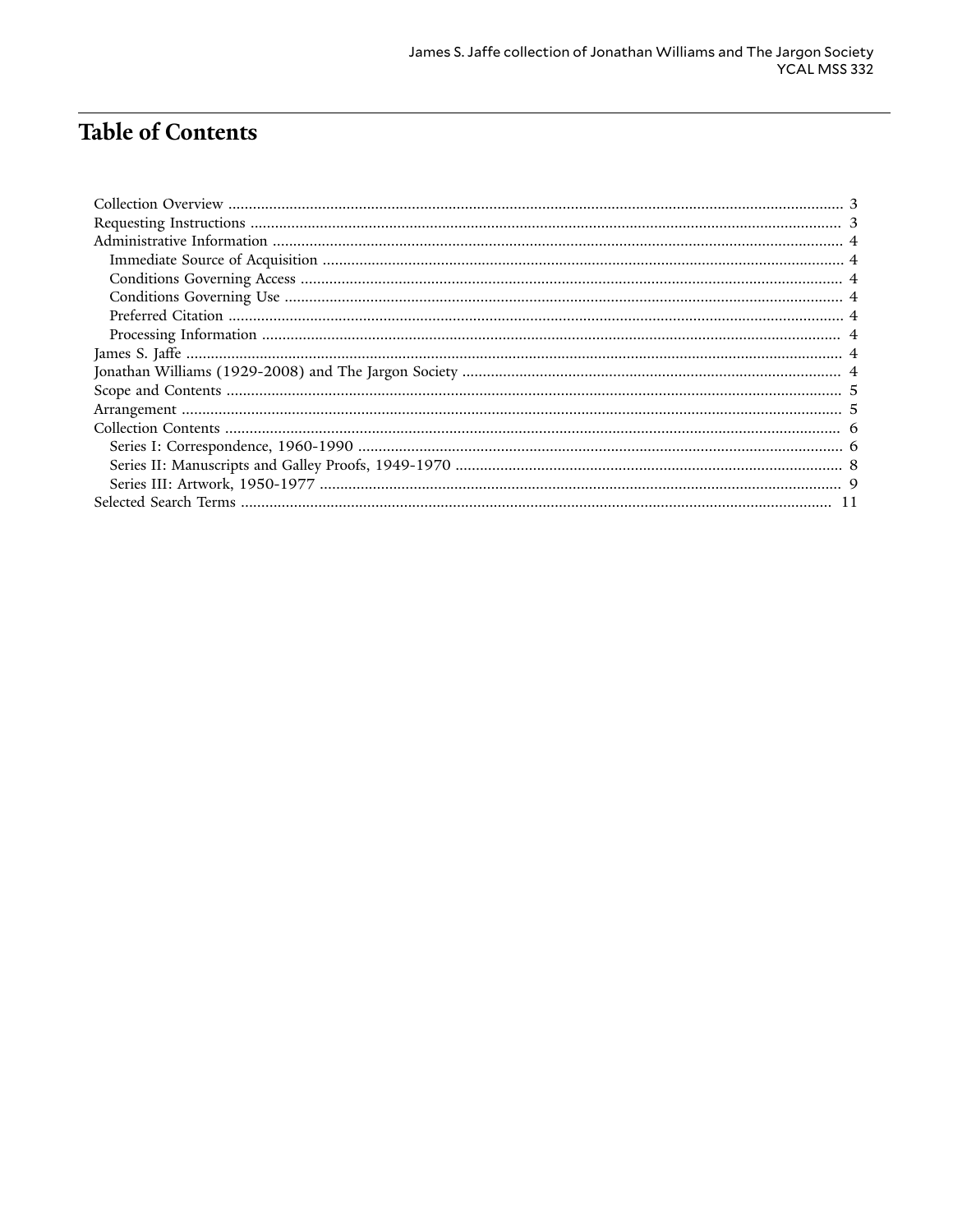## <span id="page-2-0"></span>**Collection Overview**

| <b>REPOSITORY:</b> Beinecke Rare Book and Manuscript Library |
|--------------------------------------------------------------|
| P.O. Box 208330                                              |
| New Haven, CT 06520-8330                                     |
| beinecke.library@yale.edu                                    |
| http://beinecke.library.yale.edu/                            |
|                                                              |

**CALL NUMBER:** YCAL MSS 332

**CREATOR:** Jaffe, James S.

**TITLE:** James S. Jaffe collection of Jonathan Williams and The Jargon Society

**DATES:** 1949–1990

**BULK DATES:** 1968–1980

**PHYSICAL DESCRIPTION:** 3.42 linear feet (4 boxes) + 1 broadside folder

**LANGUAGE:** English

**SUMMARY:** This collection consists of correspondence, manuscripts, galley proofs, and artwork that documents a varied sample of projects undertaken by Jonathan Williams and The Jargon Society, 1949-1990. Correspondence documents associations Williams had with collaborators for projects for The Jargon Society and with other publishers. Correspondents include Dana Winslow Atchley, Thomas A. Clark, Ian Gardner, Michael Loeb, Tom Phillips, U. Grant Roman, David Ruff, Henry Holmes Smith, Jon Edgar Webb, and Henry Weaning.

> Manuscripts and galley proofs document projects related to Williams. This includes a description of the ceramic art of Arnold Ward written by Williams in 1949, and the graphic design work of Dana Winslow Atchley for Jonathan Williams and Nicholas Dean, Blues & Roots, Rue & Bluets (1971) and a manuscript by Michael McClure for Passage (1957) published by The Jargon Society.

> Artwork documents illustration material created, used, or considered by Williams in his personal projects or works published by The Jargon Society, as well as works by artists associated with him and the press. Artists include Fielding Dawson, Thomas Reuben George, Barbara Mildred Jones, David Ruff, and Paul Sinodhinos.

**ONLINE FINDING AID:** To cite or bookmark this finding aid, please use the following link: [https://](https://hdl.handle.net/10079/fa/beinecke.jaffe) hdl.handle.net/10079/fa/beinecke.jaffe

### <span id="page-2-1"></span>**Requesting Instructions**

To request items from this collection for use in the Beinecke Library reading room, please use the request links in the HTML version of this finding aid, available at https://hdl.handle.net/10079/fa/beinecke.jaffe.

To order reproductions from this collection, please send an email with the call number, box number(s), and folder number(s) to [beinecke.images@yale.edu.](mailto:beinecke.images@yale.edu)

Key to the container abbreviations used in the PDF finding aid: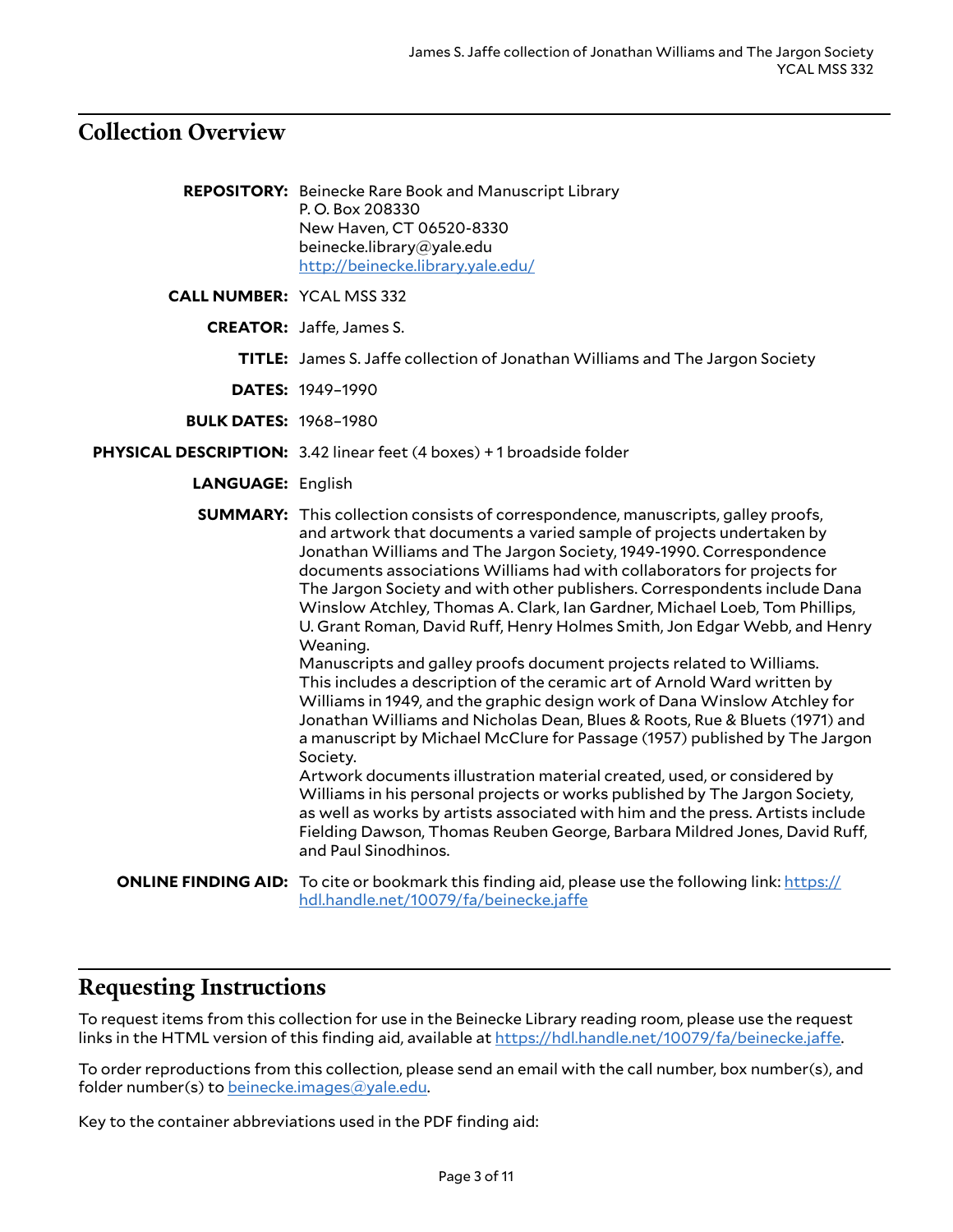b. box f. folder

## <span id="page-3-0"></span>**Administrative Information**

## <span id="page-3-1"></span>**Immediate Source of Acquisition**

Purchased from James S. Jaffe Rare Books on the Ezra Pound Archive Fund, 2009.

## <span id="page-3-2"></span>**Conditions Governing Access**

The materials are open for research.

## <span id="page-3-3"></span>**Conditions Governing Use**

The James S. Jaffe Collection of Jonathan Williams and The Jargon Society is the physical property of the Beinecke Rare Book and Manuscript Library, Yale University. Literary rights, including copyright, belong to the authors or their legal heirs and assigns. For further information, consult the appropriate curator.

## <span id="page-3-4"></span>**Preferred Citation**

James S. Jaffe Collection of Jonathan Williams and The Jargon Society. Yale Collection of American Literature, Beinecke Rare Book and Manuscript Library.

## <span id="page-3-5"></span>**Processing Information**

The description of material in this collection were chiefly repurposed from identifications provided by the collector, James S. Jaffe.

## <span id="page-3-6"></span>**James** S. **Jaffe**

James S. Jaffe is a bookseller and a bibliographer of works by Jonathan Williams and material published by The Jargon Society. He wrote and published *Jonathan Williams: A Bibliographical Checklist of His Writings, 1950-1988* (Haverford, Pennsylvania: J. S. Ja5e Rare Books, 1989).

## <span id="page-3-7"></span>**Jonathan Williams (1929-2008) and The Jargon Society**

Jonathan Chamberlain Williams was a poet, essayist, and photographer, as well as the founder and publisher of The Jargon Society.

Educated at St. Albans School, Princeton University, and Black Mountain College, Williams also studied art and design at the Institute of Design in Chicago. His published books of poetry include *An Ear in Bartram's Tree; Selected Poems, 1957-1967* (1969), *Blues & Roots, Rue & Bluets: A Garland for the Appalachians* (with photography by Nicholas Dean, 1971), *The Loco Logodaedalist in Situ: Selected Poems, 1968-70* (1972), and *Elite/Elate Poems: Selected Poems, 1971-75* (with photography by Guy Mendes, 1979). His published books of photography include *Portrait Photographs* (1979) and *A Palpable Elysium: Photographs* (1997). Williams also served as a contributing editor to the photography journal *Aperture*.

Since 1951, the same year Williams became a student at Black Mountain College, The Jargon Society has published works of poetry, experimental fiction, photography, and art by innovative authors of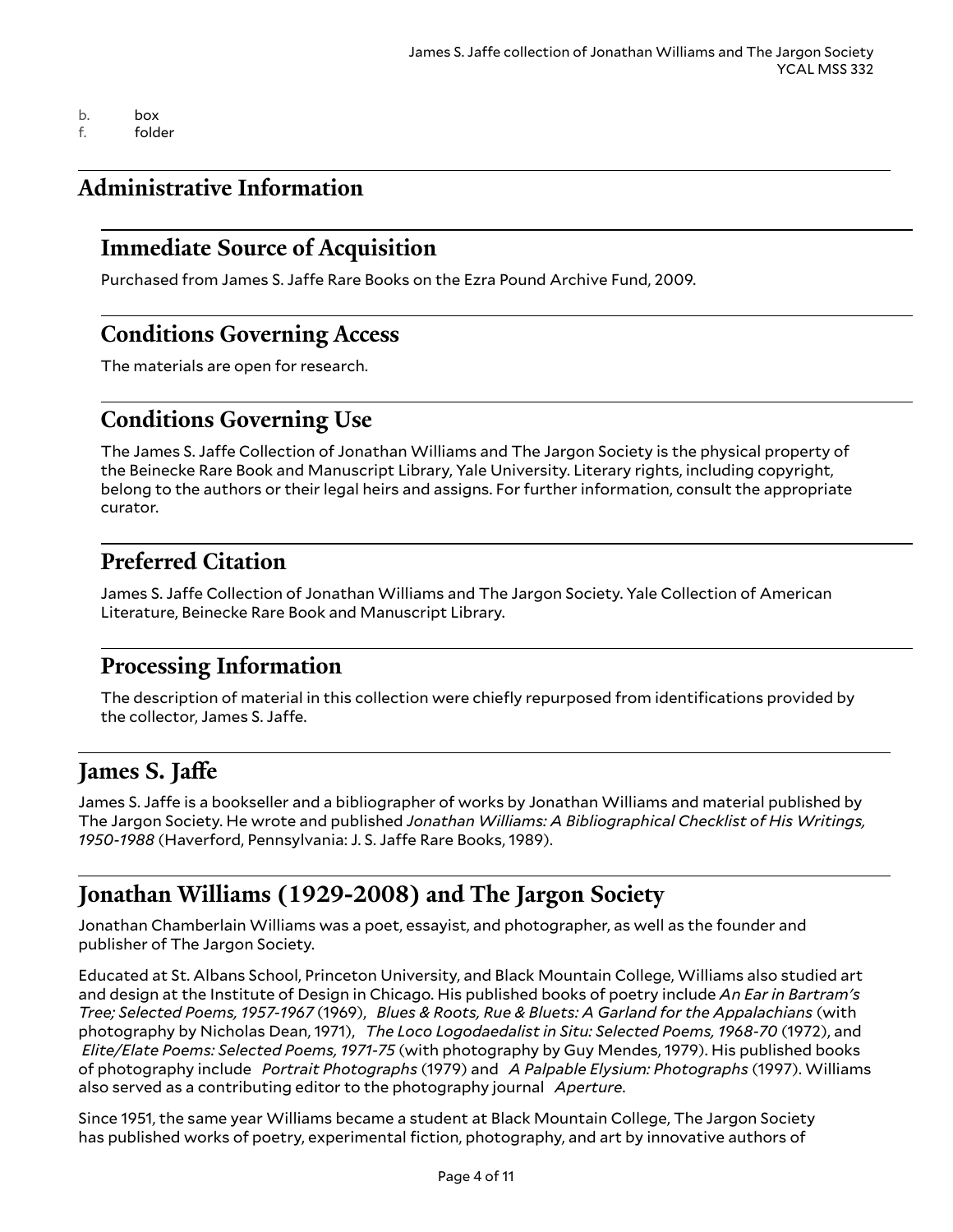the twentieth century. Prominent authors and artists published by The Jargon Society include James Broughton, Basil Bunting, Robert Creeley, Robert Duncan, Lou Harrison, Ronald Johnson, Denise Levertov, Paul Metcalf, Henry Miller, Lorine Niedecker, Charles Olson, Joel Oppenheimer, Kenneth Patchen, and Louis Zukofksy. In his poetry and publishing with The Jargon Society, Williams maintained an association with the Black Mountain Poets.

Thomas Meyer (born 1947), a poet and translator whose works include *Uranian Roses* (1977), *Staves Calends Legends* (1979), and *Sappho's Raft* (1982), was Williams' partner and collaborator with The Jargon Society.

## <span id="page-4-0"></span>**Scope and Contents**

This collection consists of correspondence, manuscripts, galley proofs, and artwork collected independently by James S. Jaffe, which documents a varied sample of projects undertaken by Jonathan Williams and The Jargon Society. Overall, the collection provides glimpses into the working habits of Williams and underscores his associations with collaborators, including their conflicts and camaraderie. The collection includes especially rich documentation of William's professional and personal relationship with Thomas A. Clark, a poet and publisher, as demonstrated by his correspondence to Clark.

Correspondence in the collection documents the associations Williams had with collaborators for projects for The Jargon Society, as well as with other publishers. Correspondents include Dana Winslow Atchley, Thomas A. Clark, Ian Gardner, Michael Loeb, Tom Phillips, U. Grant Roman, David Ruff, Henry Holmes Smith, Jon Edgar Webb, and Henry Weaning. The correspondence also includes related printed material collected by Williams' collaborators.

Manuscripts and galley proofs in the collection document projects related to Williams. This includes a description of the ceramic art of Arnold Ward written by Williams in 1949, and the graphic design work of Dana Winslow Atchley for Jonathan Williams and Nicholas Dean, *Blues & Roots, Rue & Bluets: A Garland for the Appalachians* (1971). It also includes a manuscript by Michael McClure for his *Passage*, which The Jargon Society published in 1957.

Artwork in the collection includes illustrations created, used, or considered by Williams in his personal projects or works published by The Jargon Society, as well as other works by artists associated with him and the press. Artists include Fielding Dawson, Thomas Reuben George, Barbara Mildred Jones, David Ruff, and Paul Sinodhinos.

## <span id="page-4-1"></span>**Arrangement**

Organized into three series: I. Correspondence, 1960-1990. II. Manuscripts and Galley Proofs, 1949-1970. III. Artwork, 1950-1970.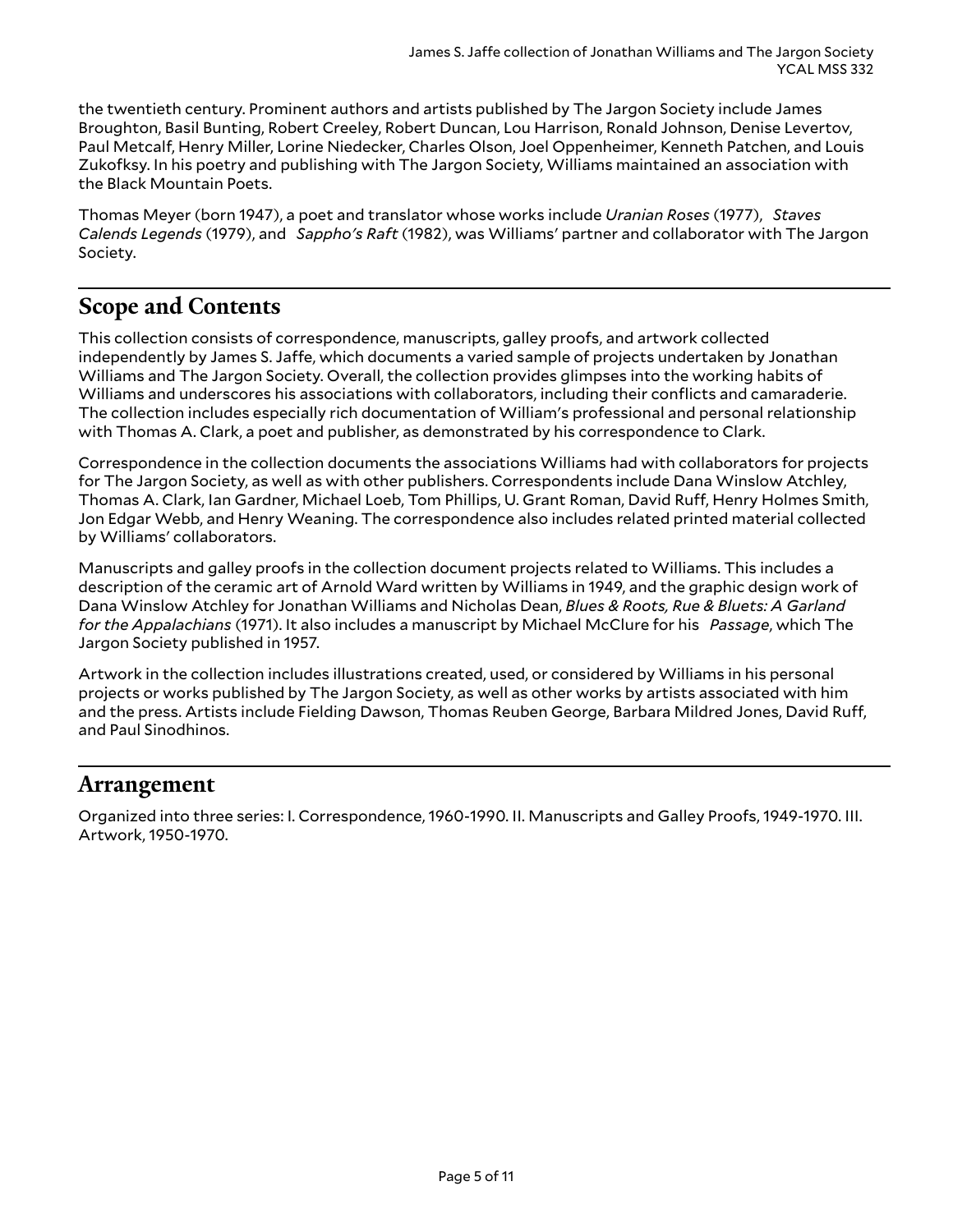## <span id="page-5-0"></span>**Collection Contents Series I: Correspondence, 1960-1990**

### <span id="page-5-1"></span>*19 Folders*

The series consists of correspondence, some printed material, and occasional manuscripts, collected by Jaffe from authors and artists who collaborated with Williams. Most letters were written by Williams and document joint projects with collaborators. The most substantive material relates to Thomas A. Clark.

Arranged alphabetically.

| b. 1, f. 1    | Atchley, Dana Winslow                                                                                                                                                                                                                                                                                                                                                                                                                                                                                                                                      | 1968-1988 |
|---------------|------------------------------------------------------------------------------------------------------------------------------------------------------------------------------------------------------------------------------------------------------------------------------------------------------------------------------------------------------------------------------------------------------------------------------------------------------------------------------------------------------------------------------------------------------------|-----------|
|               | Correspondence, mostly from 1968 to 1971, that documents the publication, Six<br>Rusticated, Wall-Eyed Poems (1969) and graphic design work Atchley completed<br>for Jonathan Williams and Nicholas Dean for Blues & Roots, Rue & Bluets: A<br>Garland for the Appalachians (1971). Other correspondents include Dean and<br>Michael A. Loeb, who served as representative for Grossman. It also includes a<br>letter from Atchley to Jaffe about the correspondence.<br>Material created by Atchley in the graphic design of Blues & Roots, Rue & Bluets: |           |
|               | A Garland for the Appalachians is available in Series II, Manuscripts and Galley<br>Proofs.                                                                                                                                                                                                                                                                                                                                                                                                                                                                |           |
| b. 1, f. 2-14 | Clark, Thomas A.                                                                                                                                                                                                                                                                                                                                                                                                                                                                                                                                           | 1970-1990 |
|               | Correspondence, mostly from 1970 to 1980, documents Clark's projects for The<br>Jargon Society, including Some Particulars (1971); A Still Life, with Ian Gardner<br>(1977), and Ways Through Bracken (1980). Other topics include disagreements<br>between Williams and Ian Hamilton Finlay, as well as his own financial and<br>personal tribulations.                                                                                                                                                                                                   |           |
|               | Manuscripts and publications intermingled throughout the correspondence<br>include a typed manuscript by Williams for a poem, "A Wee Tot for Catullus;" a<br>memorial essay written by Williams for his father, Thomas Benjamin Williams<br>(1898-1974); copies of The Jargon Society cards and postcards; and a proof copy of<br>Ways Through Bracken.                                                                                                                                                                                                    |           |
| b. 1, f. 15   | Gardner, Ian                                                                                                                                                                                                                                                                                                                                                                                                                                                                                                                                               | 1972-1990 |
|               | Correspondence that documents Pairidaeza: A Celebration in Lithography & Poetry<br>for the Garden at Levens Hall, Westmoreland (1975). Other topics include shared<br>acquaintances and domestic affairs, as well as the difficult temperament of lan<br>Hamilton Finlay. The correspondence also includes a single letter to Gardner from<br>Thomas Meyer.                                                                                                                                                                                                |           |
| b. 2, f. 16   | Phillips, Tom                                                                                                                                                                                                                                                                                                                                                                                                                                                                                                                                              | 1966-1989 |
|               | Correspondence by Williams, mostly from 1969 to 1980, that chiefly documents,<br>Imaginary Postcards (1975). Other correspondence includes letters from Thomas<br>Meyer, a single letter from Phillips to Williams, as well as a letter from Phillips to<br>Jaffe about the correspondence and publications.                                                                                                                                                                                                                                               |           |
|               | Several publications by The Jargon Society are intermingled throughout the<br>correspondence.                                                                                                                                                                                                                                                                                                                                                                                                                                                              |           |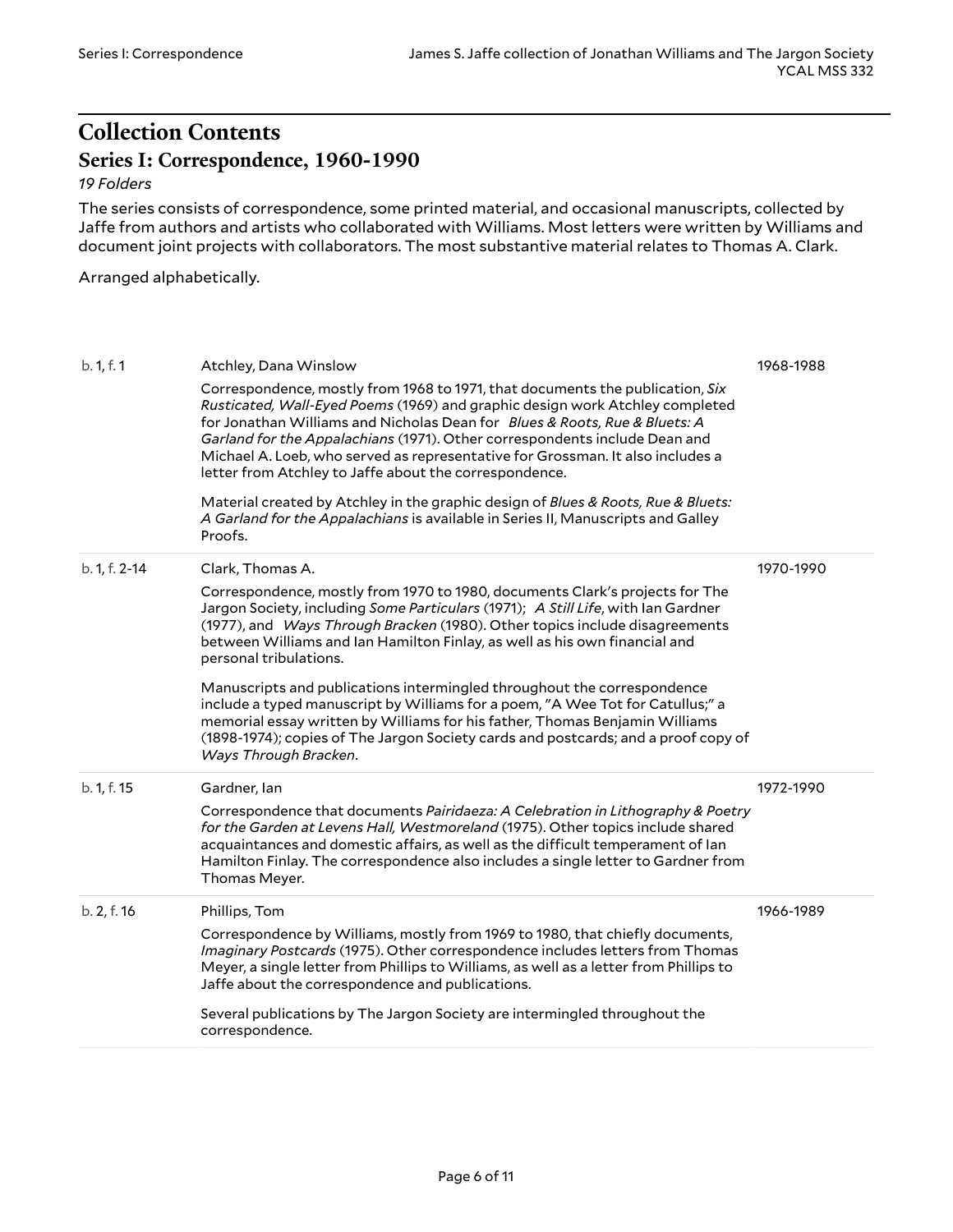| b. 2, f. 17 | Roman, U. Grant                                                                                                                                                                                                                                                                                                                                                                                                                      | 1962-1965 |
|-------------|--------------------------------------------------------------------------------------------------------------------------------------------------------------------------------------------------------------------------------------------------------------------------------------------------------------------------------------------------------------------------------------------------------------------------------------|-----------|
|             | Correspondence and related material originally compiled by Roman that primarily<br>documents the publishing of Jonathan Williams, Lines About Hills Above Lakes<br>(1964). It documents the planning for the book and Williams' dissatisfaction<br>with the final publication. Includes copies of correspondence between Williams<br>and Henry Wenning, a bookseller in New Haven, Connecticut, who introduced<br>Williams to Roman. |           |
|             | Related material includes prospectuses for the book, pamphlets about Williams,<br>a printed resume for Williams, and a promotional pamphlet for the Nantahala<br>Foundation.                                                                                                                                                                                                                                                         |           |
| b. 2, f. 18 | Smith, Henry Holmes                                                                                                                                                                                                                                                                                                                                                                                                                  | 1967-1980 |
|             | Correspondence by Williams that discusses his projects and their shared<br>acquaintances, including Clarence John Laughlin.                                                                                                                                                                                                                                                                                                          |           |
| b. 2, f. 19 | Webb, Jon Edgar                                                                                                                                                                                                                                                                                                                                                                                                                      | 1960      |
|             | A checklist of Jargon Books (1951-1960) with a letter on typed on it from Williams<br>about Irving Layton, Arnold Ward, and Clarence John Laughlin.                                                                                                                                                                                                                                                                                  |           |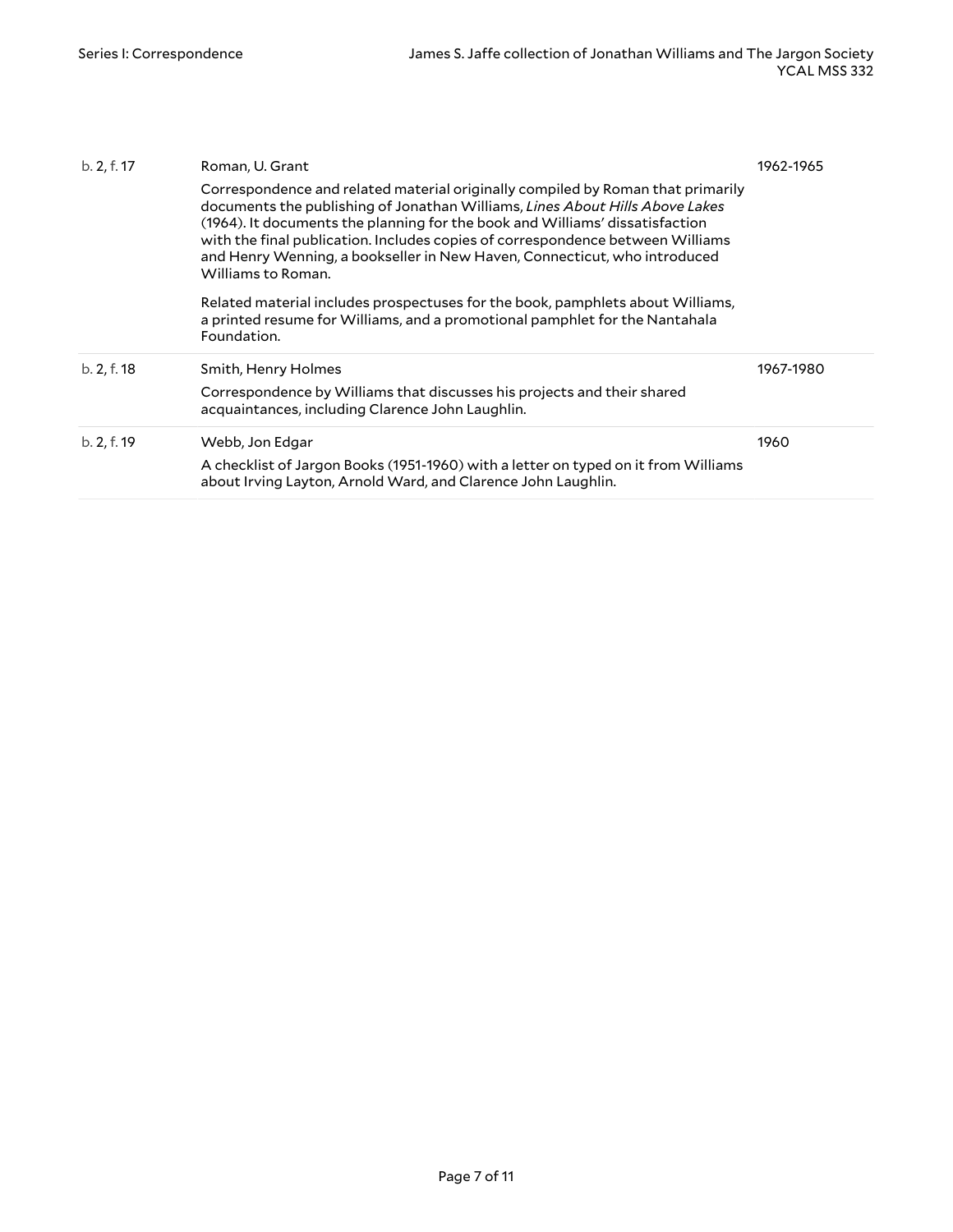### <span id="page-7-0"></span>**Series II: Manuscripts and Galley Proofs, 1949-1970**

#### *7 Folders*

The series consists of galley proofs and a manuscript for two works by Williams, as well as a typed manuscript for *Passage*, written by Michael McClure and published by The Jargon Society in 1957.

Arranged alphabetically.

### *Blues & Roots, Rue & Bluets: A Garland for the Appalachians* Correspondence about the graphic design is available in Series I, Correspondence.

| b. 2, f. 20 | <b>Notes</b>                                                                                                                                                                                                                                               | 1970 |
|-------------|------------------------------------------------------------------------------------------------------------------------------------------------------------------------------------------------------------------------------------------------------------|------|
| b. 4, f. 21 | Camera-ready copy                                                                                                                                                                                                                                          | 1970 |
| b. 2, f. 22 | Galley proofs                                                                                                                                                                                                                                              | 1970 |
| b. 3, f. 23 | Oversize galley proofs                                                                                                                                                                                                                                     | 1970 |
| b. 2, f. 24 | Photocopies of page proofs                                                                                                                                                                                                                                 | 1971 |
| b. Bsd      | Notes on Arnold Ward and a Theory of Ceramics<br>Typescript manuscript broadside by Williams, which accompanied an exhibition,<br>"Arnold Ward. Exhibition: Sculpture and Ceramics," at the International Trade<br>Mart in New Orleans, Louisiana in 1951. | 1949 |
| b. 2, f. 25 | Passage                                                                                                                                                                                                                                                    | 1956 |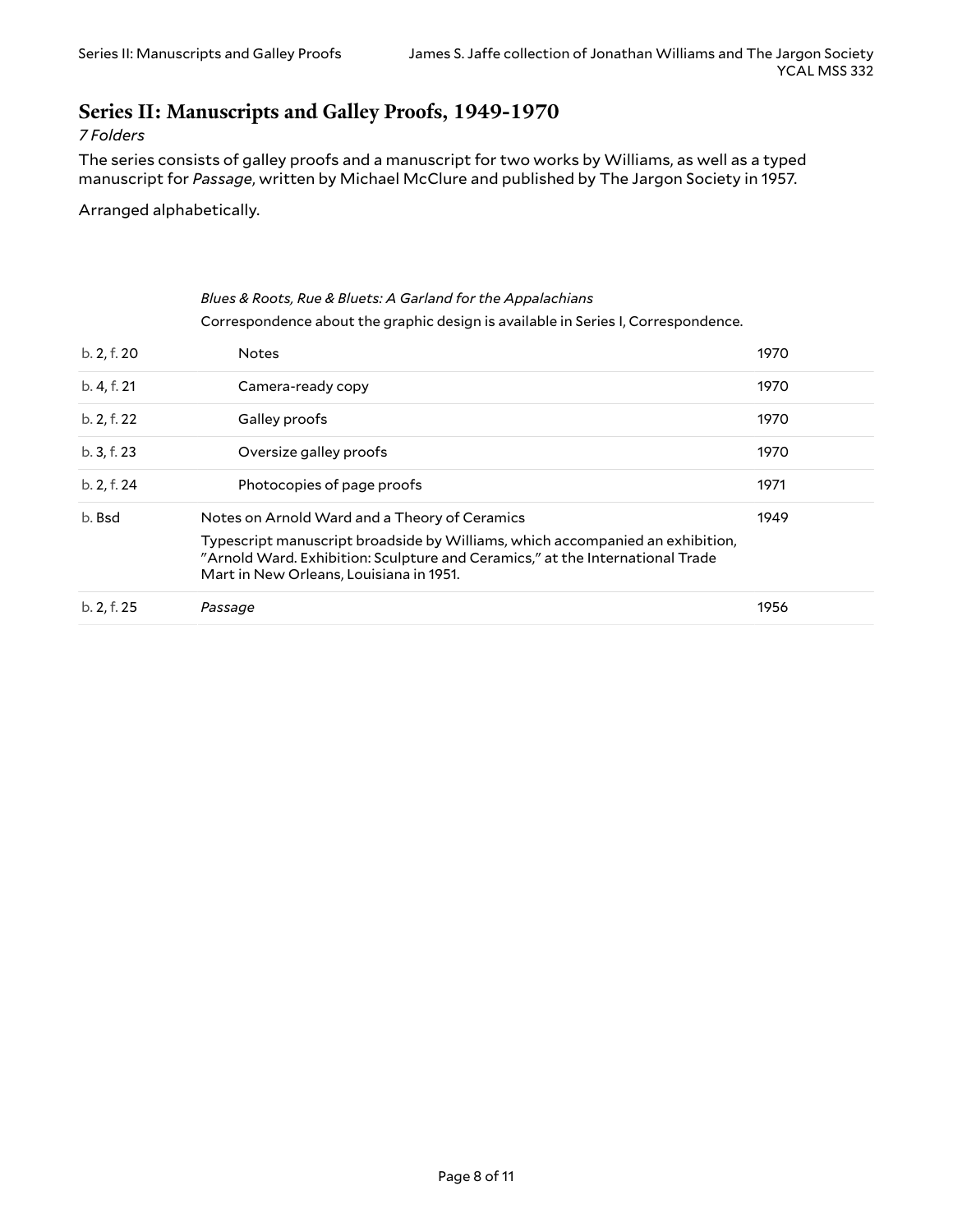## <span id="page-8-0"></span>**Series III: Artwork, 1950-1977**

#### *11 Folders*

The series consists of drawings, collages, engravings, and illustrations by Williams and his collaborators. The works primarily relate to Williams and The Jargon Society.

Arranged alphabetically.

|                    | Dawson, Fielding                                                                                                                                                                                                 |      |
|--------------------|------------------------------------------------------------------------------------------------------------------------------------------------------------------------------------------------------------------|------|
| b. 2, f. 26        | Ink portraits of Jonathan Williams<br>3 drawings, 30.5 x 22.7 cm                                                                                                                                                 | 1975 |
| b. 4, f. 27-29     | Collages<br>3 collages<br>Collages created by Dawson for Lyle Bongé, Fielding Dawson, Fielding<br>Dawson, and Jonathan Williams, Hot What?: Collages, Texts, Photographs                                         | 1975 |
|                    | (1975).                                                                                                                                                                                                          |      |
|                    | George, Thomas Reuben                                                                                                                                                                                            |      |
| b. 4, f. 30        | Drawing of trees<br>1 drawing, 21.2 x 35.7 cm on mount 25.8 x 45.7 cm                                                                                                                                            | 1963 |
|                    | Ink drawing intended as an illustration for Ronald Johnson and Thomas<br>George, A Line of Poetry, a Row of Trees, (1964), but it did not appear in the<br>final work.                                           |      |
|                    | Jones, Barbara Mildred                                                                                                                                                                                           |      |
| b. 2, f. 31        | Book cover illustration<br>1 drawing, 23.7 x 15.2 cm                                                                                                                                                             | 1977 |
|                    | Pen and colored marker drawing of a scale for the cover of Jonathan<br>Williams and Barbara Mildred Jones, Super-Duper Zuppa Inglese (and Other<br>Trifles from the Land of Stodge) (1977).                      |      |
|                    | Ruff, David                                                                                                                                                                                                      |      |
| b. 2, f. 32        | Engravings, "The Love of the Gentle Land" and "The Light in the Wood"<br>2 engravings, each 10.1 x 14.8 cm, on paper 27.7 x 20.3 cm                                                                              | 1951 |
|                    | The engravings originally accompanied the fifth issue of Inferno (San<br>Francisco, California).                                                                                                                 |      |
|                    | Sinodhinos, Paul                                                                                                                                                                                                 |      |
| b. 4, f. 33        | <b>Book cover illustration</b><br>1 drawing, 41.8 x 29.8 cm                                                                                                                                                      | 1975 |
|                    | Pencil drawing of three figures and six animals for the cover of Thomas<br>Meyer and Paul Sinodhinos, The Umbrella of Aesculapius: Poems (1975).                                                                 |      |
| Williams, Jonathan |                                                                                                                                                                                                                  |      |
| b. 2, f. 34        | Etching, "Spring Rounds"<br>1 etching print, 17.8 x 12.2 cm on paper 22.9 x 17.8 cm<br>A proof signed by Williams for his friend, Stanley Willis, a classmate and<br>later English teacher at St. Albans School. | 1950 |
|                    |                                                                                                                                                                                                                  |      |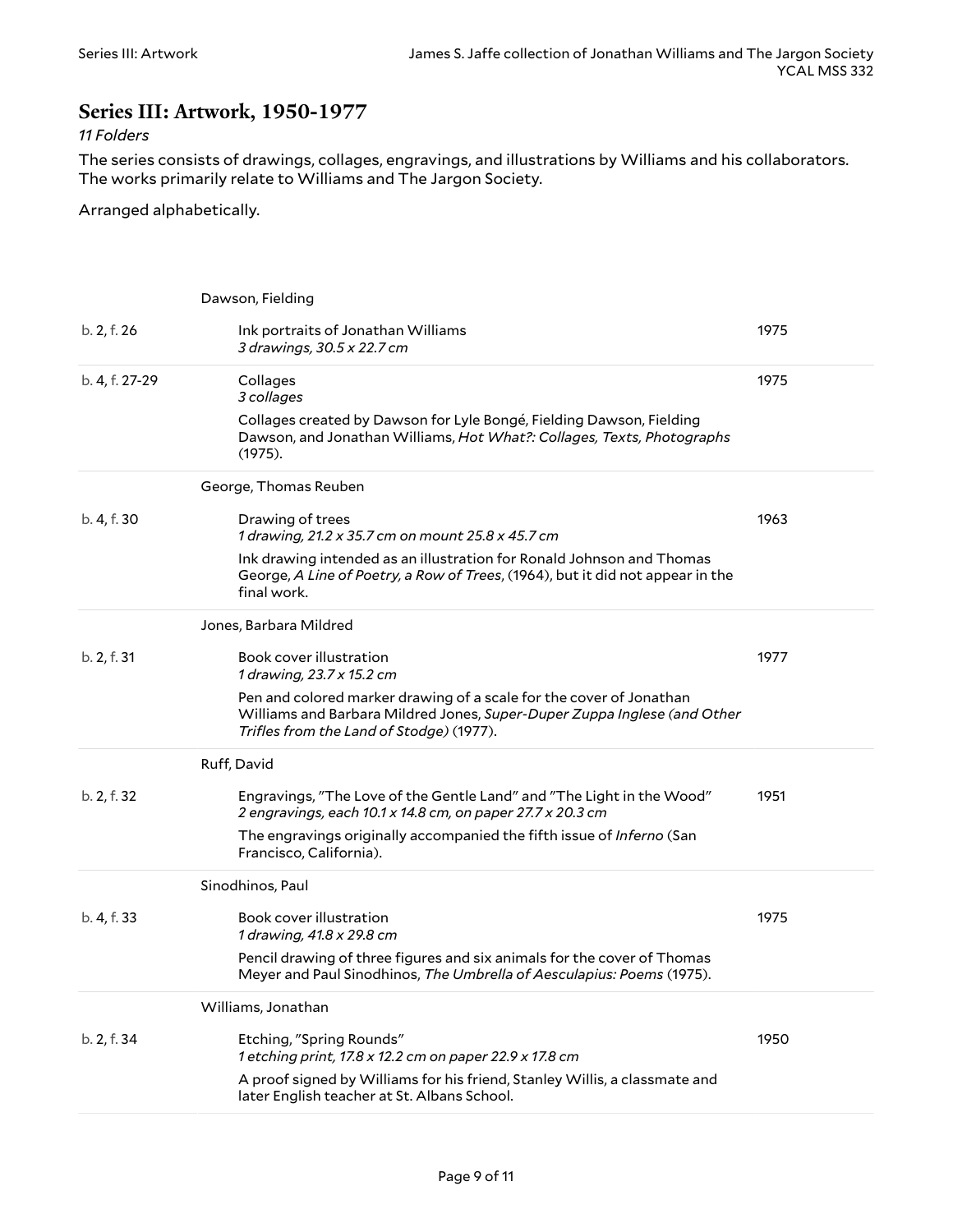Williams, Jonathan (continued)

| b. 4, f. 35 | Calligraphy<br>1 print, 32.2 x 38.2 cm<br>Original calligraphy signed by Williams for the book cover of Charles Olson,<br>The Maximus Poems 1-10, (1953).                                                                                                      | circa 1953 |
|-------------|----------------------------------------------------------------------------------------------------------------------------------------------------------------------------------------------------------------------------------------------------------------|------------|
| b. 4, f. 36 | Envelope<br>Large envelope with a printed return address for Williams and abbreviations<br>representing the 5th General Hospital in Stuttgart, Germany, probably used<br>by Williams while he served as a conscientious objector in the United States<br>Army. | circa 1953 |